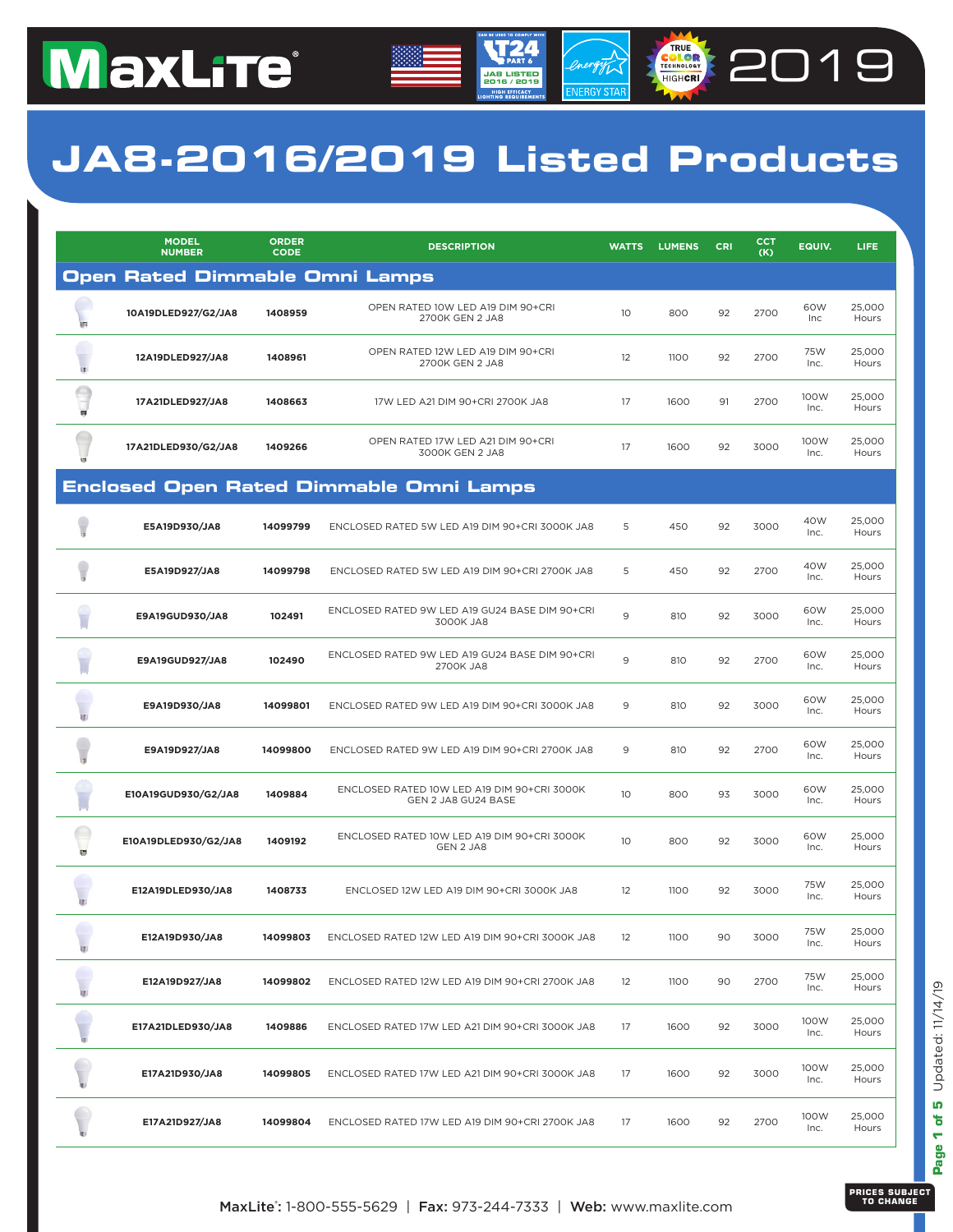### **JA8-2016/2019 Listed Products**

**JA8 LISTED 2016 / 2019**

energy

**COLORED 2019** 

|        | <b>MODEL</b><br><b>NUMBER</b> | <b>ORDER</b><br><b>CODE</b> | <b>DESCRIPTION</b>                                              | <b>WATTS</b>   | <b>LUMENS</b> | <b>CRI</b> | <b>CCT</b><br>(K) | EQUIV.       | <b>LIFE</b>     |
|--------|-------------------------------|-----------------------------|-----------------------------------------------------------------|----------------|---------------|------------|-------------------|--------------|-----------------|
|        | <b>MR16 Lamps</b>             |                             |                                                                 |                |               |            |                   |              |                 |
|        | 6.5MR16GUD927FL/JA8           | 14098882                    | 6.5W LED MR16 120V GU10 DIM 2700K FLOOD<br>JA8 90+ CRI          | 6              | 500           | 92         | 2700              | 50W<br>Inc.  | 25.000<br>Hours |
|        | 6.5MR16GUD930FL/JA8           | 14098883                    | 6.5W LED MR16 120V GU10 DIM 3000K FLOOD<br>JA8 90+              | 6              | 500           | 93         | 3000              | 50W<br>Inc.  | 25,000<br>Hours |
| (0, 0) | 7MR16D927NF25/JA8             | 14101638                    | 7W LED MR16 DIM 90+ CRI 2700K NARROW FLOOD<br>25 DEGREE JA8     | $\overline{7}$ | 500           | 90         | 2700              | 50W<br>Inc.  | 25,000<br>Hours |
|        | 7MR16D930FL35/JA8             | 14101641                    | 7W LED MR16 DIM 90+ CRI 3000K FLOOD<br>35 DEGREE JA8            | $\overline{7}$ | 500           | 90         | 3000              | 50W<br>Inc.  | 25,000<br>Hours |
|        | 7MR16D930NF25/JA8             | 14101639                    | 7W LED MR16 DIM 90+ CRI 3000K NARROW FLOOD<br>25 DEGREE JA8     | $\overline{7}$ | 500           | 90         | 3000              | 50W<br>Inc.  | 25,000<br>Hours |
|        | <b>Globe Lamp</b>             |                             |                                                                 |                |               |            |                   |              |                 |
|        | 10G25DLED927/JA8              | 1409460                     | 10W DIMMABLE G25 90+ CRI 2700K JA8                              | 10             | 800           | 92         | 2700              | 100W<br>Inc. | 25,000<br>Hours |
|        | <b>PAR Lamps</b>              |                             |                                                                 |                |               |            |                   |              |                 |
|        | 6.5P20D927FL/JA8              | 14101681                    | 6.5W PAR20 DIM 90+ CRI<br>2700K FLOOD JA8                       | 6              | 575           | 90         | 2700              | 50W<br>Inc.  | 25,000<br>Hours |
|        | 6.5P20D930FL/JA8              | 14101682                    | 6.5W PAR20 DIM 90+ CRI<br>3000K FLOOD JA8                       | 6              | 575           | 90         | 3000              | 50W<br>Inc.  | 25,000<br>Hours |
|        | 11P30D927FL/JA8               | 14101683                    | 11W PAR30 DIM 90+ CRI<br>2700K FLOOD JA8                        | 11             | 975           | 90         | 2700              | 75W<br>Inc.  | 25,000<br>Hours |
|        | 12P30DLED927FL/JA8            | 14098880                    | 12W LED PAR30 SHORT NECK 90+ CRI<br>2700K FLOOD JA8             | 12             | 850           | 93         | 2700              | 75W<br>Inc.  | 25,000<br>Hours |
|        | 12P30DLED930FL/JA8            | 14098881                    | 12W LED PAR30 SHORT NECK 90+ CRI<br>3000K FLOOD JA8             | 12             | 850           | 92         | 3000              | 75W<br>Inc.  | 25,000<br>Hours |
|        | 12P30LNDLED927FL/JA8          | 1410041                     | 12W LED PAR30LN 90+ CRI<br>2700K FLOOD JA8                      | 12             | 900           | 91         | 2700              | 75W<br>Inc.  | 25,000<br>Hours |
|        | 12P30LNDLED930FL/JA8          | 1410042                     | 12W LED PAR30LN 90+ CRI<br>3000K FLOOD JA8                      | 12             | 900           | 92         | 3000              | 75W<br>Inc.  | 25,000<br>Hours |
|        | 15P38DLED927FL/JA8            | 1410043                     | 15W LED PAR38 90+ CRI<br>2700K FLOOD JA8                        | 15             | 1150          | 92         | 2700              | 100W<br>Inc. | 25,000<br>Hours |
|        | 15P38DLED930FL/JA8            | 1410044                     | 15W LED PAR38 90+ CRI<br>3000K FLOOD JA8                        | 15             | 1150          | 94         | 3000              | 100W<br>Inc. | 25,000<br>Hours |
|        | <b>Filament Lamps</b>         |                             |                                                                 |                |               |            |                   |              |                 |
| U      | EF4T8D927/JA8                 | 14101689                    | ENCLOSED FILAMENT 4W T8 DIM 90+ CRI<br>2700K JA8                | $\overline{4}$ | 300           | 90         | 2700              | 40W<br>Inc.  | 15,000<br>Hours |
|        | EF6.5T10DL9927/JA8            | 103223                      | ENCL RATED CLEAR FILAMENT 6.5W T10 DIM 9" L<br>90 CRI 2700K JA8 | 6              | 600           | 90         | 2700              | 40W<br>Inc.  | 15,000<br>Hours |

Page 2 of 5 Updated: 11/14/19 **Page 2 of 5** Updated: 11/14/19

**MaxLite':** 1-800-555-5629 | **Fax:** 973-244-7333 | **Web:** www.maxlite.com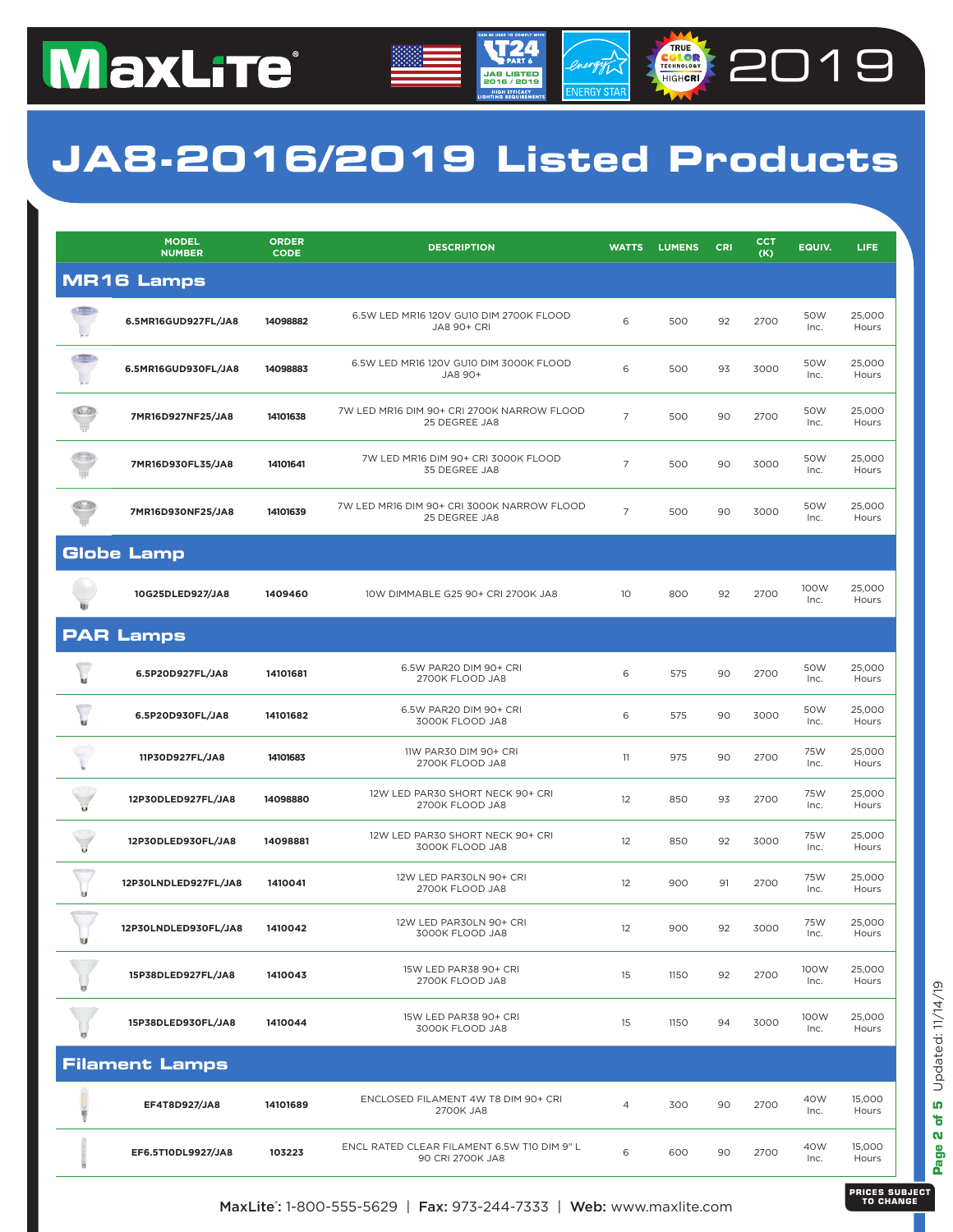### **JA8-2016/2019 Listed Products**

**JA8 LISTED 2016 / 2019**

energy

**COLORED 2019** 

|    | <b>MODEL</b><br><b>NUMBER</b>   | <b>ORDER</b><br><b>CODE</b> | <b>DESCRIPTION</b>                                                          | <b>WATTS</b>    | <b>LUMENS</b> | <b>CRI</b> | <b>CCT</b><br>(K) | EQUIV.       | LIFE            |  |
|----|---------------------------------|-----------------------------|-----------------------------------------------------------------------------|-----------------|---------------|------------|-------------------|--------------|-----------------|--|
|    | <b>Filament Lamps Cont'd</b>    |                             |                                                                             |                 |               |            |                   |              |                 |  |
|    | EF8.5T10DL12927/JA8             | 103222                      | ENCL RATED CLEAR FILAMENT 8.5W T10 DIM 12" L 90<br><b>CRI 2700K JA8</b>     | 8               | 800           | 90         | 2700              | 60W<br>Inc.  | 15,000<br>Hours |  |
|    | F4B10D927/JA8                   | 102276                      | 4W LED FILAMENT B10 90+CRI<br>2700K DIM E12 JA8                             | 4               | 300           | 94         | 2700              | 40W<br>Inc.  | 15,000<br>Hours |  |
|    | F4B10DLED927/JA8                | 1408340                     | 4W LED FILAMENT B10 90+CRI<br>2700K DIM E12 JA8                             | 4               | 300           | 94         | 2700              | 40W<br>Inc.  | 15,000<br>Hours |  |
| U) | F4T10DLED927/JA8                | 1409894                     | 4W LED FILAMENT T10 90+ CRI<br>2700K DIM CLEAR GLASS JA8                    | $\overline{4}$  | 300           | 91         | 2700              | 40W<br>Inc.  | 15,000<br>Hours |  |
|    | F7ST19DLED927/JA8               | 14098828                    | 7W FILAMENT ST19 90+ CRI<br>2700K DIM JA8 - CLEAR GLASS                     | $\overline{7}$  | 600           | 92         | 2700              | 60W<br>Inc.  | 15,000<br>Hours |  |
|    | F8.5A19D927/JA8                 | 102275                      | 8.5W LED FILAMENT A19 90+CRI<br>2700K DIM E26 JA8                           | 8               | 800           | 91         | 2700              | 60W<br>Inc.  | 15,000<br>Hours |  |
|    | FF4B10D927                      | 102416                      | 4W LED FROSTED FILAMENT B10 90+CRI<br>2700K DIM E12                         | 4               | 300           | 94         | 2700              | 40w<br>Inc.  | 15,000<br>Hours |  |
|    | V6.5ST19DLED922/JA8             | 1409893                     | VINTAGE 6.5W FILAMENT ST19 90+ CRI<br>2200K DIM JA8                         | 6               | 450           | 96         | 2200              | 40W<br>Inc.  | 15,000<br>Hours |  |
|    | <b>Flush Mount Retrofit Kit</b> |                             |                                                                             |                 |               |            |                   |              |                 |  |
|    | FRK10X3-927/V2                  | 1409227                     | FLUSH MOUNT RETROFIT KIT/LIGHT ENGINE 10W 3"<br>DIA 90CRI 2700K VERSION 2   | 10 <sup>°</sup> | 800           | 90         | 2700              | 60W<br>Inc.  | 40,000<br>Hours |  |
|    | FRK10X3-927/V3                  | 102613                      | FLUSH MOUNT RETROFIT KIT/LIGHT ENGINE 10W 3"<br>DIA 90CRI 2700K VERSION 3   | 10              | 800           | 90         | 2700              | 60W<br>Inc.  | 40,000<br>Hours |  |
|    | FRK10X3-930/V3                  | 102614                      | FLUSH MOUNT RETROFIT KIT/LIGHT ENGINE 10W 3"<br>DIA 90CRI 3000K VERSION 3   | 10 <sup>°</sup> | 800           | 90         | 3000              | 60W<br>Inc.  | 40,000<br>Hours |  |
|    | FRK17X4-930/V2                  | 1409573                     | FLUSH MOUNT RETROFIT KIT/LIGHT ENGINE 17W 4"<br>DIA 90CRI 3000K VERSION 2   | 16              | 1200          | 90         | 3000              | 75W<br>Inc.  | 40,000<br>Hours |  |
|    | FRK17X4-940/V3                  | 14099918                    | FLUSH MOUNT RETROFIT KIT/LIGHT ENGINE 17W 4"<br><b>DIA 90CRI 4000K V3</b>   | 17              | 1200          | 90         | 4000              | 75W<br>Inc.  | 40,000<br>Hours |  |
|    | FRK23X5.5-927/V2                | 1409229                     | FLUSH MOUNT RETROFIT KIT/LIGHT ENGINE 23W 5.5"<br>DIA 90CRI 2700K VERSION 2 | 23              | 1750          | 93         | 2700              | 100W<br>Inc. | 40,000<br>Hours |  |
|    | FRK23X5.5-930/V2                | 1409574                     | FLUSH MOUNT RETROFIT KIT/LIGHT ENGINE 23W 5.5"<br>DIA 90CRI 3000K VERSION 2 | 23              | 1750          | 93         | 3000              | 100W<br>Inc. | 40,000<br>Hours |  |
|    | FRK23X5.5-940/V2                | 14099729                    | FLUSH MOUNT RETROFIT KIT/LIGHT ENGINE 23W 5.5"<br>DIA 90CRI 4000K VERSION 2 | 23              | 1650          | 93         | 4000              | 100W<br>Inc. | 40,000<br>Hours |  |
|    | FRK28X7-927/V2                  | 1409230                     | FLUSH MOUNT RETROFIT KIT/LIGHT ENGINE 28W 7"<br>DIA 90CRI 2700K VERSION 2   | 28              | 2240          | 93         | 2700              | 125W<br>Inc. | 40,000<br>Hours |  |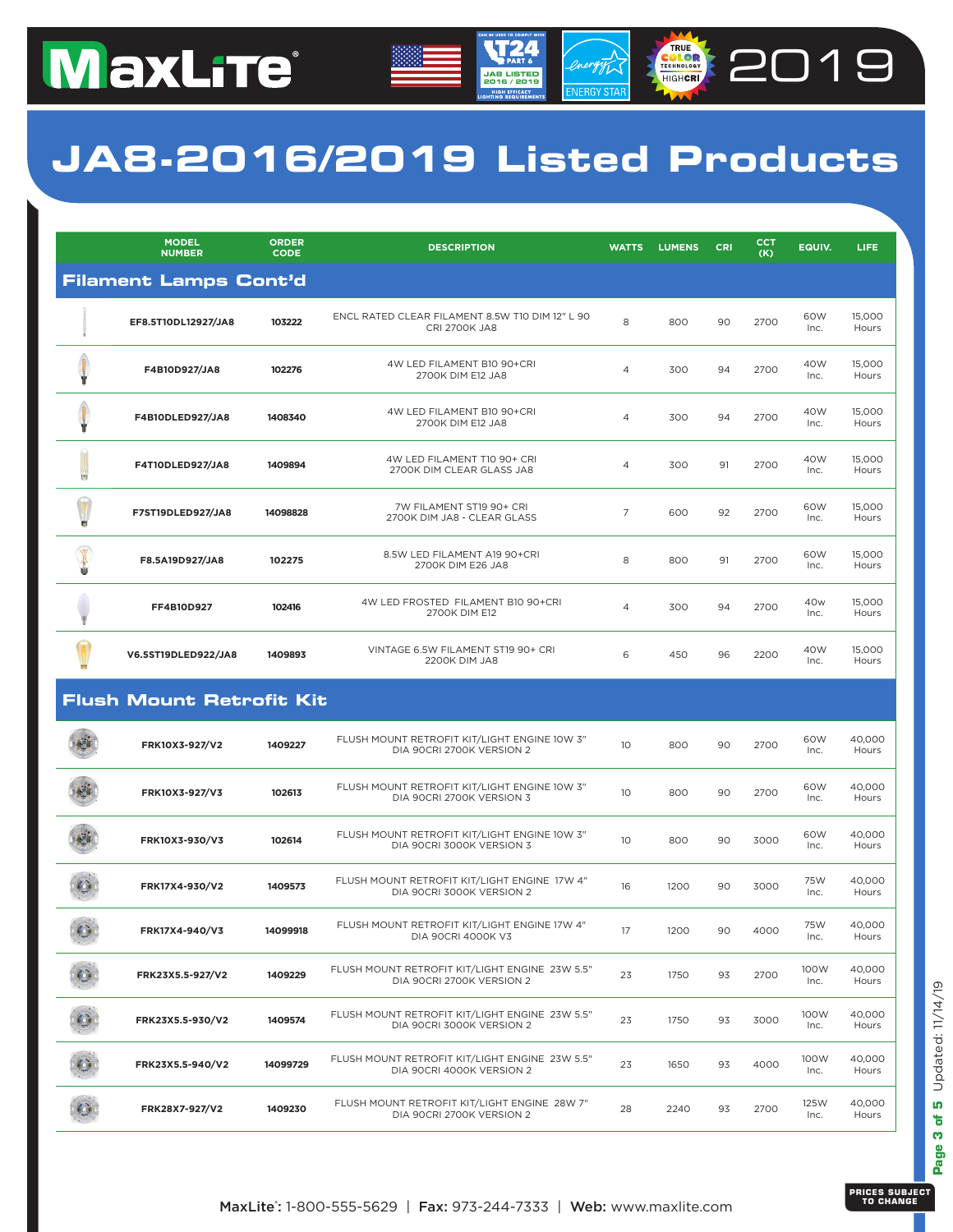### **JA8-2016/2019 Listed Products**

**JA8 LISTED 2016 / 2019**

energy

**COLORED 2019** 

|                                                             | <b>MODEL</b><br><b>NUMBER</b> | <b>ORDER</b><br><b>CODE</b> | <b>DESCRIPTION</b>                                                                                                     | <b>WATTS</b>    | <b>LUMENS</b> | <b>CRI</b> | сст<br>(K) | EQUIV.       | LIFE.           |
|-------------------------------------------------------------|-------------------------------|-----------------------------|------------------------------------------------------------------------------------------------------------------------|-----------------|---------------|------------|------------|--------------|-----------------|
|                                                             | <b>Torchiere Fixtures</b>     |                             |                                                                                                                        |                 |               |            |            |              |                 |
|                                                             | <b>ML1E2223ARWH27</b>         | 1408629                     | TORCHIERE ARCHITECTURE WHITE FINISH WITH<br>10+12W 2700K JA8 COMPLIANT E26 SOCKET LED LAMP                             | 22              | 1900          | 90         | 2700       | 100W<br>Inc. | 25,000<br>Hours |
|                                                             | ML1E242DARBK27                | 1410154                     | TORCHIERE ARCHITECTURAL BLACK FINISH WITH 2 X<br>12W 2700K JA8 COMPLIANT E26 SOCKET LED LAMP                           | 24              | 2200          | 90         | 2700       | 100W<br>Inc. | 25,000<br>Hours |
|                                                             | ML1E242DARBK27-V2             | 1410154                     | TORCHIERE ARCHITECTURAL BLACK FINISH WITH 2 X<br>12W 2700K JA8 COMPLIANT E26 SOCKET LED LAMP                           | 24              | 2200          | 90         | 2700       | 100W<br>Inc. | 25,000<br>Hours |
|                                                             | ML1E242DARNI27-V2             | 1410156                     | TORCHIERE ARCHITECTURAL NICKEL FINISH WITH 2 X<br>12W 2700K JA8 COMPLIANT E26 SOCKET LED LAMP                          | 24              | 2200          | 90         | 2700       | 100W<br>Inc. | 25,000<br>Hours |
|                                                             | ML1E242DARWH27-V2             | 1410155                     | TORCHIERE ARCHITECTURAL WHITE FINISH WITH 2 X<br>12W 2700K JA8 COMPLIANT E26 SOCKET LED LAMP                           | 24              | 2200          | 90         | 2700       | 100W<br>Inc. | 25,000<br>Hours |
|                                                             | <b>Ceiling Fixtures</b>       |                             |                                                                                                                        |                 |               |            |            |              |                 |
|                                                             | <b>ML2E242TRBZ27</b>          | 1408624                     | CEILING FIXTURE TRADITIONAL DARK BRONZE FINISH<br>WITH 2X12W 2700K JA8 COMPLIANT ENCLOSED<br>RATED E26 SOCKET LED LAMP | 24              | 1670          | 90         | 2700       | 100W<br>Inc. | 25,000<br>Hours |
|                                                             | ML2E242TRBZ27-V2              | 1408624                     | CEILING FIXTURE TRADITIONAL DARK BRONZE FINISH<br>WITH 2X12W 2700K JA8 COMPLIANT ENCLOSED<br>RATED E26 SOCKET LED LAMP | 24              | 1670          | 90         | 2700       | 100W<br>Inc. | 25,000<br>Hours |
|                                                             | ML2E242TRNI27-V2              | 1408622                     | CEILING FIXTURE TRADITIONAL NICKEL FINISH WITH<br>2X12W 2700K JA8 COMPLIANT ENCLOSED RATED E26<br>SOCKET LED LAMP      | 24              | 1670          | 90         | 2700       | 100W<br>Inc. | 25,000<br>Hours |
|                                                             | ML2E242TRWH27                 | 1408623                     | CEILING FIXTURE TRADITIONAL WHITE FINISH WITH<br>2X12W 2700K JA8 COMPLIANT ENCLOSED RATED E26<br>SOCKET LED LAMP       | 24              | 1670          | 90         | 2700       | 100W<br>Inc. | 25,000<br>Hours |
|                                                             | ML2E242TRWH27-V2              | 1408623                     | CEILING FIXTURE TRADITIONAL WHITE FINISH WITH<br>2X12W 2700K JA8 COMPLIANT ENCLOSED RATED E26<br>SOCKET LED LAMP       | 24              | 1670          | 90         | 2700       | 100W<br>Inc. | 25,000<br>Hours |
| $\sim$ $\sim$                                               | ML2LASPWH14927J               | 14099714                    | CEILING FIXTURE LED SMALL 11" CLOUD WHITE 14W 90<br>CRI 2700K JA8 COMPLIANT                                            | 13              | 1054          | 90         | 2700       | 75W<br>Inc.  | 50,000<br>Hours |
|                                                             | <b>Vanity Bar Tulip</b>       |                             |                                                                                                                        |                 |               |            |            |              |                 |
|                                                             | ML8E303TUBZ27                 | 1408627                     | VANITY BAR TULIP DARK BRONZE FINISH WITH 3X10W<br>2700K JA8 COMPLIANT E26 SOCKET LED LAMP                              | 30              | 2400          | 90         | 2700       | 100W<br>Inc. | 25,000<br>Hours |
| $\mathbf{A} \cdot \mathbf{A} = \mathbf{A} \cdot \mathbf{A}$ | ML8E303TUBZ27-V2              | 1408627                     | VANITY BAR TULIP DARK BRONZE FINISH WITH 3X9W<br>2700K JA8 COMPLIANT E26 SOCKET LED LAMP                               | 30              | 2400          | 90         | 2700       | 100W<br>Inc. | 25,000<br>Hours |
|                                                             | ML8E303TUNI27-V2              | 1408625                     | VANITY BAR TULIP NICKEL FINISH WITH 3X9W 2700K<br>JA8 COMPLIANT E26 SOCKET LED LAMP                                    | 30              | 2400          | 90         | 2700       | 100W<br>Inc. | 25,000<br>Hours |
| <b>Side of The Assessment</b>                               | ML8E303TUWH27-V2              | 1408626                     | VANITY BAR TULIP WHITE FINISH WITH 3X9W 2700K<br>JA8 COMPLIANT E26 SOCKET LED LAMP                                     | 30              | 2400          | 90         | 2700       | 100W<br>Inc. | 25,000<br>Hours |
|                                                             | <b>Wall Sconces</b>           |                             |                                                                                                                        |                 |               |            |            |              |                 |
|                                                             | ML9E101CCBZ27-V2              | 1408635                     | WALL SCONCE CONTEMPORARY DARK BRONZE<br>FINISH WITH 1X9W 2700K JA8 COMPLIANT E26<br>SOCKET LED LAMP                    | 10              | 800           | 90         | 2700       | 80W<br>Inc.  | 25,000<br>Hours |
|                                                             | <b>ML9E101CCNI27-V2</b>       | 1408633                     | WALL SCONCE CONTEMPORARY NICKEL FINISH WITH<br>1X9W 2700K JA8 COMPLIANT E26 SOCKET LED LAMP                            | 10 <sup>°</sup> | 800           | 90         | 2700       | 80W<br>Inc.  | 25.000<br>Hours |
|                                                             | ML9E101CCWH27-V2              | 1408634                     | WALL SCONCE CONTEMPORARY WHITE FINISH WITH<br>1X9W 2700K JA8 COMPLIANT E26 SOCKET LED LAMP                             | 10 <sup>°</sup> | 800           | 90         | 2700       | 80W<br>Inc.  | 25,000<br>Hours |

Page 4 of 5 Updated: 11/14/19 **Page 4 of 5** Updated: 11/14/19